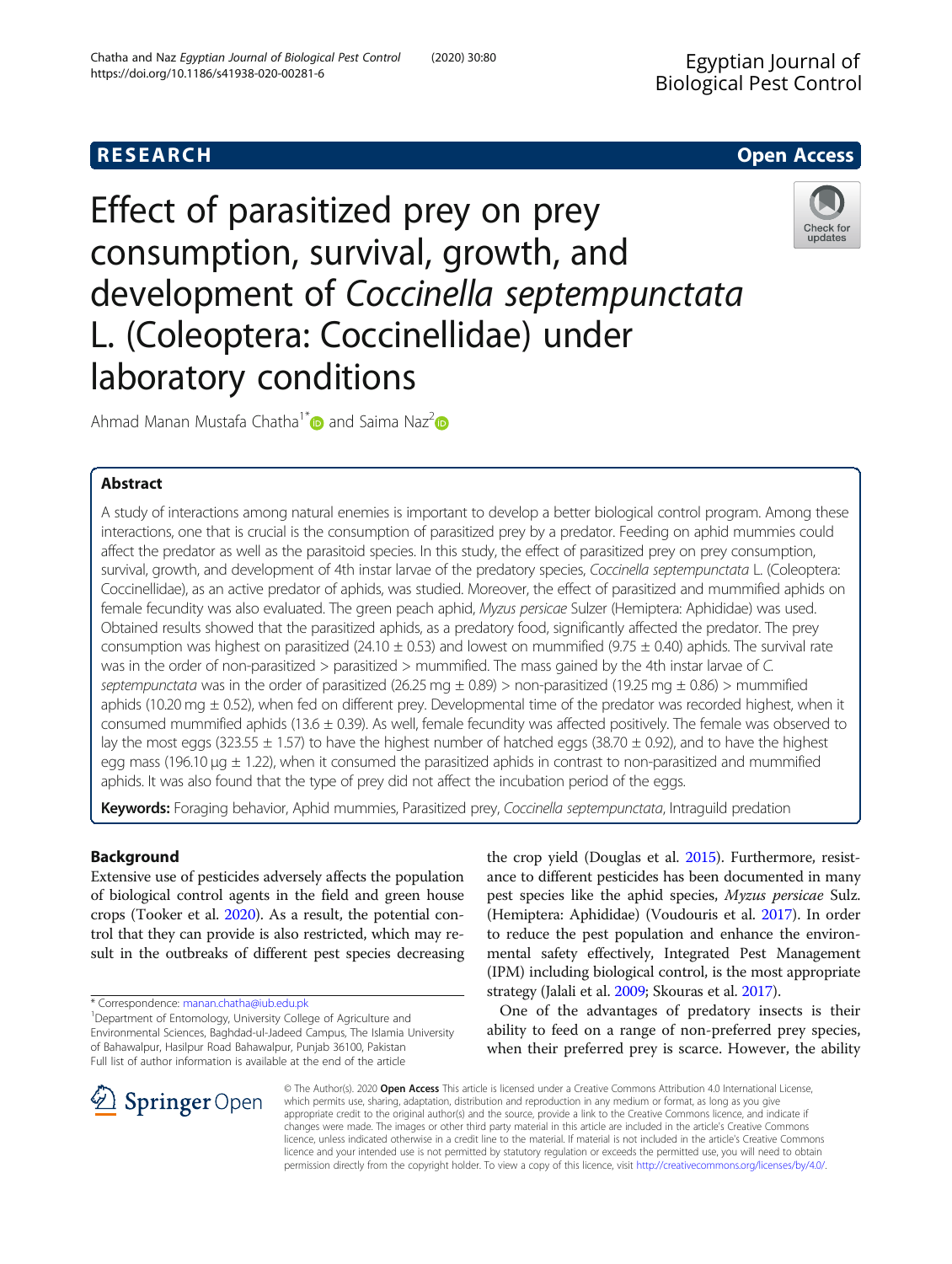of predators to feed on multiple prey species can sometimes create an intraguild competition among different biological control agents. One of these competitions is feeding on parasitized prey, which may reduce the biological control of the target pest species. There is a very little understanding of the effects of consumption of parasitized prey on predator's fitness as well as on the overall biological control program. Thus, exploring the predatory behavior of an insect predator on parasitized prey is useful for understanding its effects on predator's growth and development.

The green peach aphid, Myzus persicae Sulz. is a polyphagous aphid species that can be found worldwide attacking many crops and a widespread pest of brassica crops in the world (Blackman and Eastop [2000](#page-5-0)). This aphid was found to be an important prey for many predatory species such as lacewings and the coccinellids (Hodek and Honêk [2013](#page-5-0)). One of the major problems of M. persicae is damaging the photo-assimilates and transmits viruses, causing heavy losses of crop yield (Cao et al. [2016](#page-5-0)).

Insect predators have relatively longer life duration than parasitoids and consume a range of insects. Hence, they are indulged in the intraguild competition (Polis and Holt [1992;](#page-5-0) Rosenheim et al. [1995\)](#page-5-0). Predators have shown a reduced biological control in the presence of entomoparasitoids (Fincham et al. [2019](#page-5-0)). Predators may reduce pest control by feeding on other bioagents present in the crops (Rosenheim et al. [1993](#page-5-0); Snyder and Wise [2001](#page-5-0)). In a predator-parasitoid interaction, the predators mostly consume specialists, with a rare chance of reverse happening (Brodeur and Rosenheim [2000;](#page-5-0) Lucas et al. [1998\)](#page-5-0). Thus, generalists could potentially decrease the biological control program (Snyder and Ives [2001\)](#page-5-0).

To develop a better understanding of predators vs. parasitoid interactions in a biological control program, different experimental studies have been studied (Chang and Kareiva [1999\)](#page-5-0). The predatory species, Coccinella septempunctata L., has a significant importance worldwide as a voracious aphidophagous predator (Soni et al. [2004](#page-5-0)). Both its larvae and adults are active aphidophagous predator. Prey scarcity and poor diet could lead towards lower developmental rate and survival (Sarwar and Saqib [2010](#page-5-0)). C. septempunctata has shown better performance than other predators as biological control agent in an intraguild predation competition (Afza et al. [2019](#page-5-0)). However, the effect of feeding a predator on parasitized prey has rarely been investigated. Several studies concluded that the quality of the aphids significantly affects the performance of ladybird beetles, especially at larval stages. Moreover, it was found that C. septempunctata is highly specific to the aphids' diet (Hodek and Honêk [2013](#page-5-0)). However, the effect of aphid mummies as a predator's diet has not well studied and understood (Takizawa et al. [2000\)](#page-5-0).

The present study aimed to evaluate the effects of parasitized prey on development, survival, prey preference, and fecundity of C. septempunctata.

#### Materials and methods

#### Plant and insect cultures

Cabbage, [Brassica oleracea](https://en.wikipedia.org/wiki/Brassica_oleracea) L. (Brassicaceae) plants, were used to rear the predator (C. septempunctata) and the prey species (M. persicae). The plants were grown in beds and later transplanted in pots (100 mm radius) to provide them to insect culture. The cabbage plants were raised in an insecticidal-free environment and under natural light in a wired house, watering the plants daily or every other day depending upon the weather conditions.

#### The aphid, Myzus persicae

M. persicae culture was established by collecting the aphids from a cabbage field close to the Multan Road, Bahawalpur, Punjab, Pakistan. Collected aphids were screened for any chance of being parasitized for 3 days. After the 3 days, healthy aphids were shifted into cages  $(2 \times 2 \times 2.5 \text{ ft})$  and reared on cabbage at the entomology laboratory, UCA&ES, the Islamia University of Bahawalpur Punjab, Pakistan. The cages were placed under the laboratory conditions at  $25 \pm 2$  °C, 55–65% R.H. and artificial lighting. Cages were kept close to the window to provide natural light when possible. Plants were replaced with new ones when necessary.

#### The predator, Coccinella septempunctata

Adults of C. septempunctata were obtained from a cabbage field near Multan Road Bahawalpur, Punjab, Pakistan, and were reared at the entomology laboratory, UCA&ES, the Islamia University of Bahawalpur Punjab, Pakistan. The predator was reared on M. persicae in a cage  $(2 \times 2 \times 2.5 \text{ ft})$  up to the 4th instar larvae. Water was also provided in cages with a wet cotton wick. The 4th instar larvae were used in experiments of prey consumption, survival, growth, and development, while adult females were used for the test of fecundity. A couple of adult C. septempunctata were selected for oviposition and kept into the separate petri dishes to get the uniform aged batches of eggs for the experiments.

#### Experimental design

Effects of parasitized prey on prey consumption, survival, growth, and development as well as female fecundity of C. septempunctata under laboratory conditions were studied. Three types of prey (healthy (non-parasitized), parasitized (1 day-old parasitized), and mummified (aphid mummies) were tested. Small plastic container (120 mm diameter, 80 mm height) with holes in the lid for proper aeration was used to conduct the experiments. Each plastic container was provided by 30 early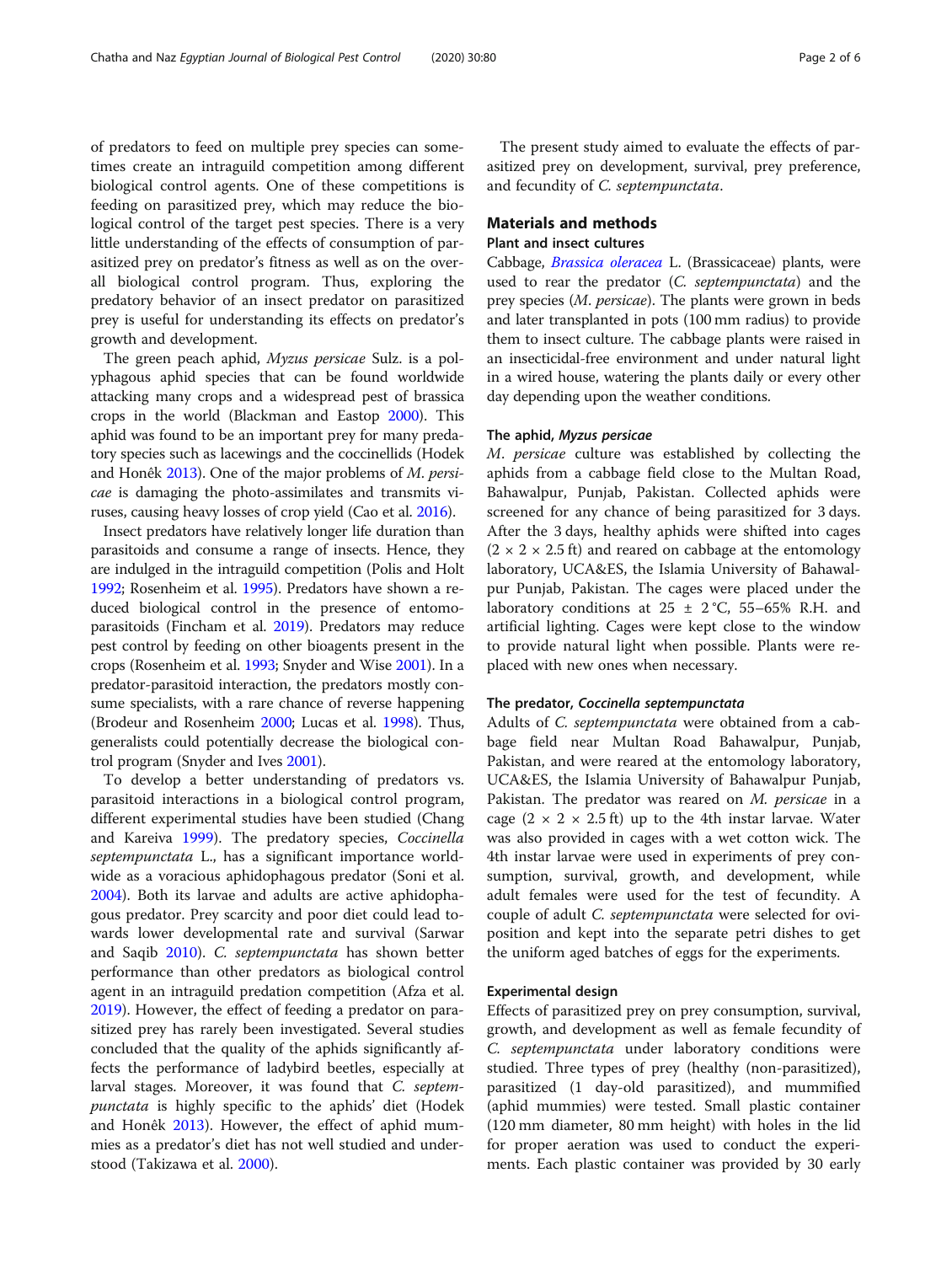4th instar nymphs of either non-parasitized, parasitized, or mummies of M. persicae placed on a cabbage leaf. A control treatment was not used in this experiment since preliminary tests showed more than 92% survival of the predator. Twenty-four hours starved and 1-day-old 4th instar larvae of C. septempunctata were used for the experiments. Same day egg batch was used to obtain a uniform population of 4th instar larvae of C. septempunctata. Aphid mummies collected from the cabbage field were allowed to complete their development until emerging as parasitoid adults and then they were allowed to sting healthy aphid's nymphs in a cage  $(2 \times 2)$  $\times$  2.5 ft). These newly parasitized aphids and aphid mummies were used in the experiments along with healthy aphids. The predators were placed singly in a petri dish to starve for about 24 h before the experiment. Each predator was tested only once. Each experiment was tested for exactly every 24 h at artificial lighting with 14L: 10D photoperiod and  $25 \pm 2$  °C.

Twenty replicates were performed for each experiment. Prey consumption was recorded by counting the remaining aphid and aphid mummies after each experiment. Survival of C. septempunctata was considered successful when larvae developed to adults. The percentage of survived predators was calculated. The development of the predator was tested by subtracting the mass of each predator at the newly developed pupal stage from the mass at the start of the 4th instar larvae. Developmental time was recorded from newly molted 4th instar larvae to the development of adults in days. For the experiment of fecundity, adult couples of males and females were kept in a petri dish separately. The healthy, parasitized, or mummified prey were provided by a cabbage leaf as a substrate for egg-laying. The numbers of eggs laid were counted daily and a new leaf was provided as well. The trial was ended when no new eggs were laid at the end of the 24-h period. Total eggs laid were counted and 50 of these eggs were kept for further recording of the incubation period. Ten eggs were selected randomly from each treatment and weighed together and then the average egg mass per female was estimated.

## Data analysis

PASW Statistics 18 (release 18.0.0) was used for data analyses of different biological and reproductive parameters. The significance level was tested by one-way ANOVA at  $p < 0.05$  and Duncan's multiple range test was used for the comparison of the data. The homogeneity of variances test was also performed to confirm that the assumptions for ANOVA are met in the analysis. Graphs were constructed in Microsoft Excel. The survival rate (%) of the predator was tested, using the chisquare test with  $p < 0.05$ .

#### Results and discussion

## Effect of feeding C. septempunctata on parasitized aphids Biological parameters

Average values of the effect of feeding C. septempunctata on parasitized prey on different biological parameters of the C. septempunctata are given in Table [1.](#page-3-0) The prey consumption by C. septempunctata on different prey types was in the order of parasitized > nonparasitized > mummified aphids. The consumption of parasitized prey was the highest  $(24.10 \pm 0.53)$  followed by non-parasitized (22.65  $\pm$  0.50), while the mummified aphids (9.75  $\pm$  0.40) were the least for the predator. The consumption of each prey type was significantly different ( $p \leq 0.05$ ) from the others.

The growth (mass gained) of 4th instar larvae was analyzed by considering the mass gain from the start of the 4th larval instar to the start of the pupal stage of the predator. Growth of 4th instar larvae of C. septempunc*tata* was significantly different ( $p \le 0.00$ ) among different prey types and was in the order of parasitized > nonparasitized > mummified aphids. The highest mass gain (mg  $\pm$  S.E) was observed in the parasitized prey (26.25  $\pm$ 0.89), followed by non-parasitized (19.25  $\pm$  0.86) and then mummified  $(10.20 \pm 0.52)$  aphid prey, respectively.

Aphidophagous generalists such as C. septempunctata, as well as different aphid parasitoids commonly played a significant role of suppressing aphids' population in different agro-ecosystems (Bilu and Coll [2007\)](#page-5-0). However, these predators and parasitoids do not necessarily interact in a synergistic manner (Gontijo et al. [2015\)](#page-5-0). Many of these aphidophagous generalists can also consume aphid parasitoids (Chacon and Heimpel [2010\)](#page-5-0).

Obtained results showed that the diet containing aphid mummies was not preferred for the 4th instar larvae of C. septempunctata. The prey consumption was greatly reduced by using aphid mummies. These findings are coherent with Takizawa et al. [\(2000](#page-5-0)) who concluded that the prey consumption of C. septempunctata was significantly lower when fed on aphid mummies. Fu et al. ([2017b\)](#page-5-0) reported the same results in case of the coccinellid, Harmonia axyridis, when fed on un-parasitized and mummified M. persicae.

This study showed that parasitized aphids were preferred over non-parasitized ones. This could be due to the reduced defense and increased vulnerability of the affected aphids. Similar results were demonstrated in case of Myrmedonota xipe Mathis & Eldredge, beetles which consumed more parasitized ants than nonparasitized ones (Mathis and Tsutsui [2016](#page-5-0)). Another study on the predatory behavior of Callinectes sapidus, showed an around 20% increase in prey consumption when fed with parasitized prey as compared to the healthy prey (Gehman and Byers [2017](#page-5-0)). The results are coherent with Pirzadfard et al. ([2020](#page-5-0)), who concluded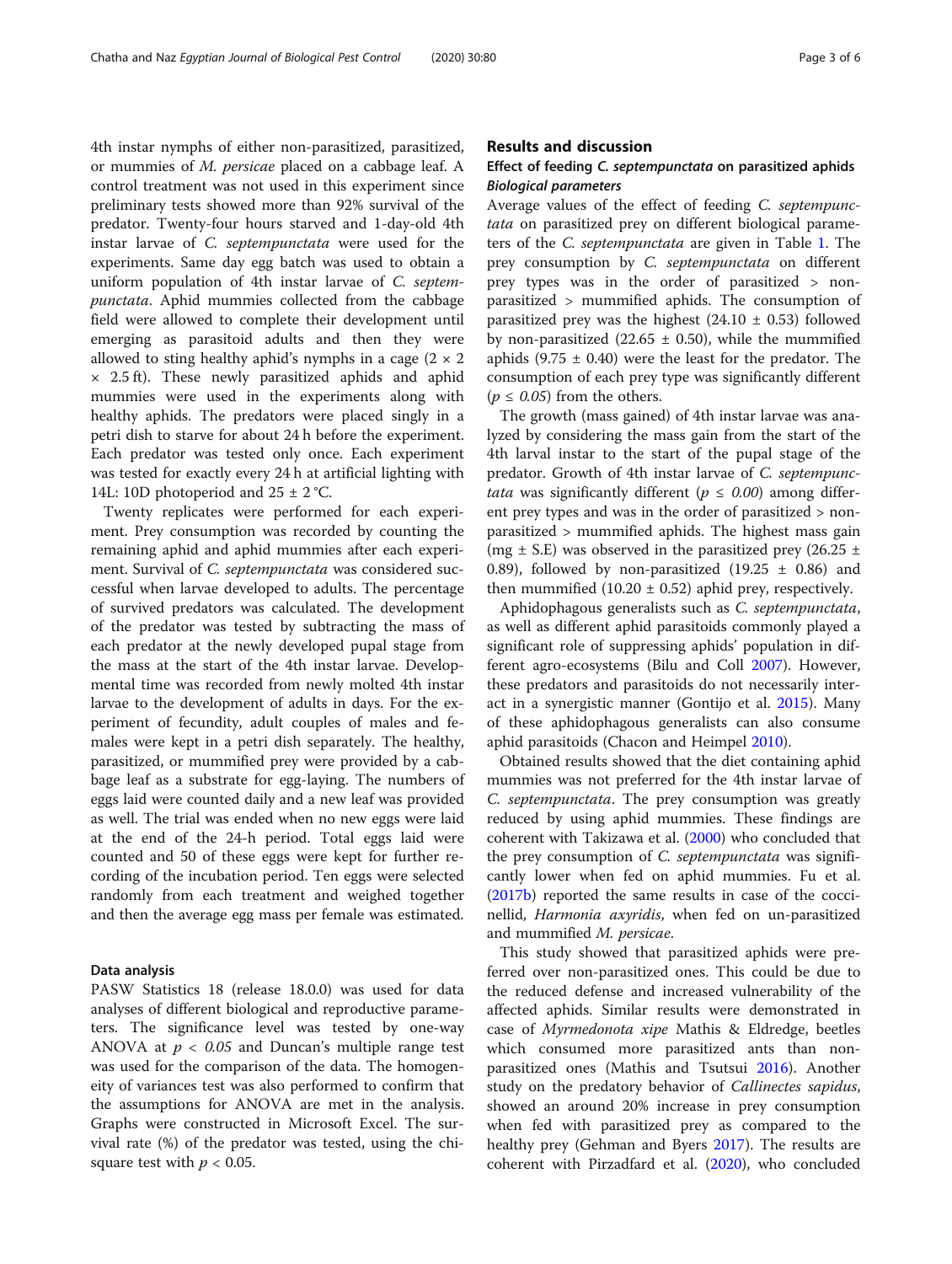| Prey type              | Biological parameters          |                               |                                  |  |
|------------------------|--------------------------------|-------------------------------|----------------------------------|--|
|                        | No. of prey consumed           | Mass gained (mg)              | Developmental time (no. of days) |  |
| Non-parasitized aphids | $22.65 \pm 0.50$ <sup>bt</sup> | $19.25 + 0.86^b$              | $12.15 \pm 0.34^b$               |  |
| Parasitized aphids     | $24.10 \pm 0.53$ <sup>a</sup>  | $26.25 \pm 0.89$ <sup>a</sup> | $12.55 \pm 0.35^{\circ}$         |  |
| Aphid mummies          | $9.75 + 0.40^{\circ}$          | $10.20 \pm 0.52^{\circ}$      | $13.6 + 0.39$ <sup>a</sup>       |  |
|                        |                                |                               |                                  |  |

<span id="page-3-0"></span>Table 1 Effect of feeding on parasitized, non-parasitized, and mummified aphids on the C. septempunctata biological parameters (mean  $\pm$  S.E)

†Means (± standard error of means) followed by different letters (a, b, and c) in the same column are significantly different according to Duncan's multiply range test ( $p < 0.05$ )

that while Orius albidipennis (Reuter) actively consumed both the parasitized and non-parasitized prey, a preference was observed for the parasitized nymphs of Bemisia tabaci (Genn.) over healthy ones. The obtained data is also well aligned with Fu et al. [\(2017a](#page-5-0)), who observed a 36% rejection rates for mummified prey in contrast to 2% rejection of healthy prey by H. axyridis.

In terms of developmental time (days  $\pm$  S.E), nonsignificant difference was recorded among parasitized  $(12.55 \pm 0.35)$  and non-parasitized  $(12.15 \pm 0.34)$  aphids. However, predator's developmental time on aphid mummies (13.6  $\pm$  0.39) was significantly longer than other prey types. Overall a significant effect ( $p \le 0.00$ ) of prey type was observed on developmental time of 4th instar larvae of C. septempunctata.

Many studies concluded that the nutritional deficiency of low-quality aphids (like aphid mummies) could not be replenished by mixing a good quality diet with poor diet (Nielsen et al. [2002](#page-5-0)). This study also demonstrated that overall aphid mummies were a low-quality diet and longer developmental time was observed on mummified aphid diet. Yu et al. ([2020\)](#page-5-0) reported that the larval

developmental time of H. axyridis was significantly prolonged when fed with mummified prey.

Obtained results showed that the survival of C. septempunctata was significantly higher when fed on nonparasitized aphids, followed by parasitized aphids, while feeding on aphid mummies greatly reduced its survival (Fig. 1). Chi-square  $(\chi^2)$  test showed that the survival rate (%) of 4th instar larvae of C. septempunctata was significantly affected ( $p \leq 0.037$ ) by the prey type. The present study also showed that the survival rate of C. septempunctata decreased when it fed on parasitized and mummified aphid. In a similar study conducted on C. septempunctata but different aphid species, the survival rate of the predator was significantly affected by the diet containing aphid mummies (Takizawa et al. [2000](#page-5-0)). Agarwala and Dixon ([1992](#page-5-0)) also concluded that the low-quality prey (like aphid mummies) could lead to a poor larval performance and even death before reaching the adult stage. Sugiura and Takada [\(1998\)](#page-5-0) reported similar results and showed that poor prey quality could lead to a lower survival rate, growth, and development of other coccinellids. Obtained results are in coherent

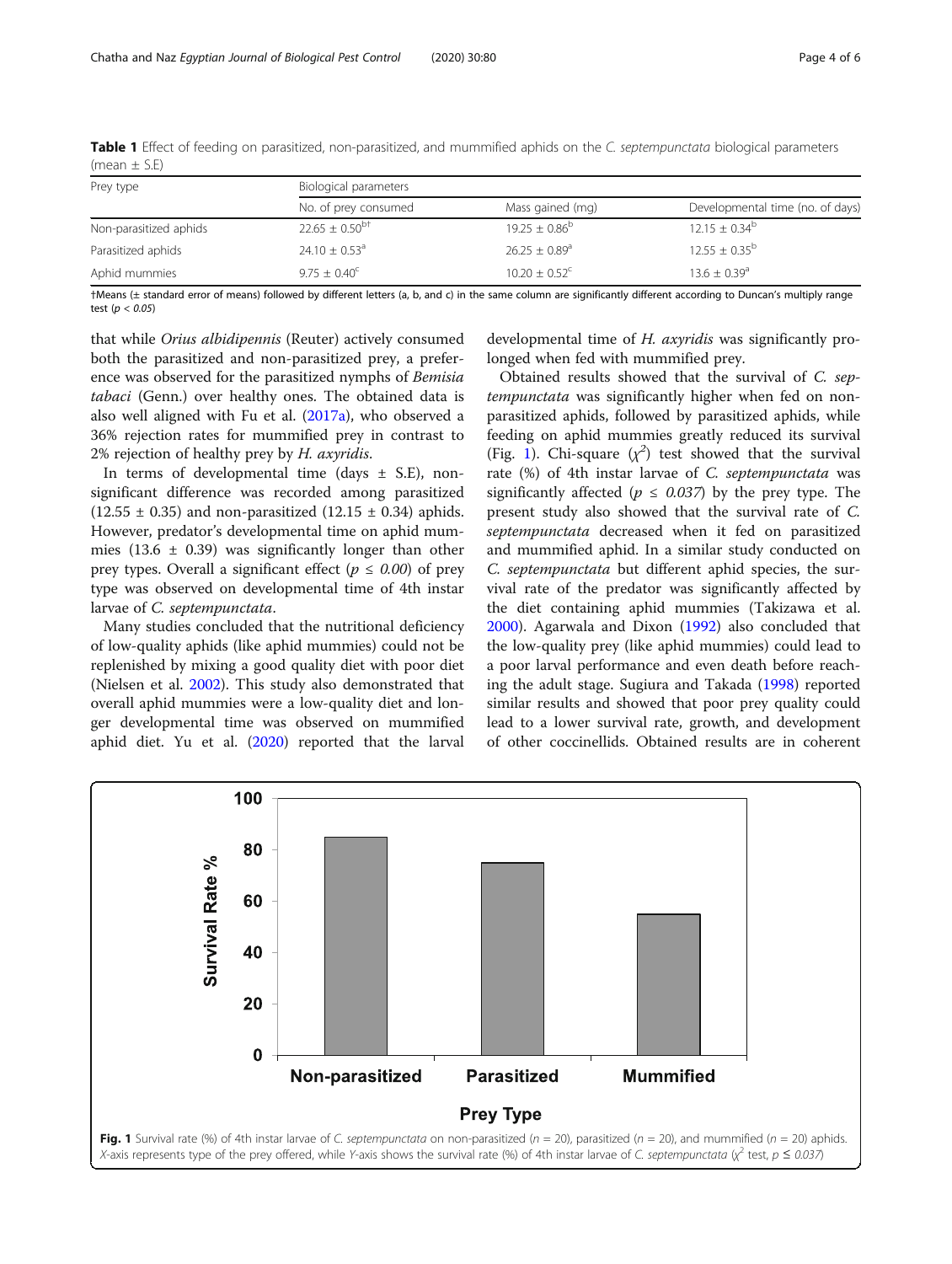| Prey type              | Reproductive parameters        |                               |                                   |                           |  |
|------------------------|--------------------------------|-------------------------------|-----------------------------------|---------------------------|--|
|                        | No. of eggs laid               | No. of eggs hatched           | Incubation duration (no. of days) | Egg mass $(\mu q)$        |  |
| Non-parasitized aphids | $795.90 + 1.61$ <sup>ct</sup>  | $74.85 + 0.61^{\circ}$        | $3.00 \pm 0.10^a$                 | $187.05 \pm 1.26^{\circ}$ |  |
| Parasitized aphids     | $323.55 \pm 1.57$ <sup>a</sup> | $38.70 \pm 0.92$ <sup>a</sup> | $3.20 \pm 0.09$ <sup>a</sup>      | $196.10 \pm 1.22^a$       |  |
| Aphid mummies          | $314.85 \pm 1.04^b$            | $31.10 + 0.54^b$              | $3.35 \pm 0.10^a$                 | $195.60 \pm 1.03^a$       |  |

Table 2 Effect of feeding on parasitized, non-parasitized, and mummified aphids on the C. septempunctata reproductive parameters (mean  $\pm$  S.E)

†Means (± standard error of means) followed by different letters (a, b, and c) in the same column are significantly different according to Duncan's multiply range test ( $p < 0.05$ )

with Fu et al. ([2017b\)](#page-5-0) who concluded that by feeding on aphid mummies, the survival rate and development of coccinellids were significantly affected. Similarly, in another study, 13% decrease in the predator survival rate was observed, when fed on infected prey (Flick et al. [2016](#page-5-0)). In contrast, 1st and 3rd instars of the lacewing, Chrysoperla rufilabris (Burr.) showed non-significant difference in its survival, when fed on healthy vs. parasitized prey (Jessie et al. [2019](#page-5-0)).

#### Reproductive parameters

Experiments on the fecundity of C. septempunctata females were carried to find out the total number of eggs laid by the female, the number of hatched eggs, the incubation period of eggs, and egg mass when the predator was fed either on non-parasitized, parasitized, or mummified aphids (Table 2). The total number of eggs laid by C. septempunctata on different prey types was in the order of parasitized > mummified > non-parasitized aphids. The number of eggs laid by feeding on parasitized aphids was the highest (323.55  $\pm$  1.57), followed by mummified  $(314.85 \pm 1.04)$  and then non-parasitized  $(295.90 \pm 1.61)$  aphids, respectively. Overall, a significant difference ( $p \le 0.05$ ) was observed for the total number of eggs laid by feeding on different prey types.

Similar results were obtained for egg hatching by feeding different prey. Most of the eggs were hatched, when female C. septempunctata was fed on parasitized aphids  $(38.70 \pm 0.92)$ , followed by mummified  $(31.10 \pm 0.54)$ and non-parasitized  $(24.85 \pm 0.61)$  aphids, respectively. However, a non-significant effect ( $p > 0$ . 05) of prey type was recorded for hatching period of the selected eggs. Regarding the egg mass, a significant effect ( $p \leq 0.05$ ) was observed among different prey types. The highest egg mass ( $\mu$ g  $\pm$  S.E) was found, when female *C. septem*punctata was fed on parasitized prey (196.10  $\pm$  1.22), followed by aphid mummies (195.60  $\pm$  1.03) and nonparasitized  $(187.05 \pm 1.26)$  aphids.

Obtained results demonstrated that aphid mummies were more suitable for egg laying and development of eggs into adult aphids. Omkar and Srivastava ([2003](#page-5-0)) concluded that female fecundity was directly affected by its diet. Similarly, Sugiura and Takada [\(1998\)](#page-5-0) suggested that the good prey quality enhanced reproductive

potential and fecundity of coccinellids. The mummified aphids were not a good diet for the developing predator, but the fecundity of adult females was enhanced by feeding on aphid mummies. This could be due to the higher nutrition present in the aphid mummies as they contain developed pupae of the parasitoids inside. In another study, conducted on egg development of the coccinellid, Hippodamia variegate, it was concluded that the egg mass and egg size and no. of hatching larvae significantly increased, when fed on parasitized in contrast to nonparasitized prey (Toosi et al. [2019](#page-5-0)).

## Conclusion

The present study evidenced that aphid mummies are not a preferred diet for C. septempunctata. Mummified aphid diet greatly reduced the survival and development rate of the 4th instar larvae of the predator. In the context of biological control, the less preference of aphid mummies by the predator favored the combined use of this biological control agent with parasitoids. However, further clarifications of interaction between the coccinellids and other natural enemies are still needed.

#### **Abbreviations**

R.H.: Relative humidity; UCA&ES: University College of Agriculture and Environmental Sciences; L: D: Light period (daylight): dark period (night); ANOVA: Analysis of variance; S.E: Standard error of mean

#### Acknowledgements

The authors are thankful to the Islamia University of Bahawalpur for providing controlled environment laboratory, wired house for the rearing of plant and insect cultures, and research facility for conduction of experiments.

#### Authors' contributions

AC carried out the experiments on the predatory behavior of C. septempunctata and analyzed the data. SN reared all plants and insects' culture, designed the study, and contributed in the write-up and proofreading of the manuscript. Both authors read and approved the final manuscript.

#### Funding

No funding agency was involved in the study. The study was conducted on the expenses of researchers only.

#### Availability of data and materials

Do not wish to share. The data is not very much organized to be presented here.

#### Ethics approval and consent to participate

Not applicable.